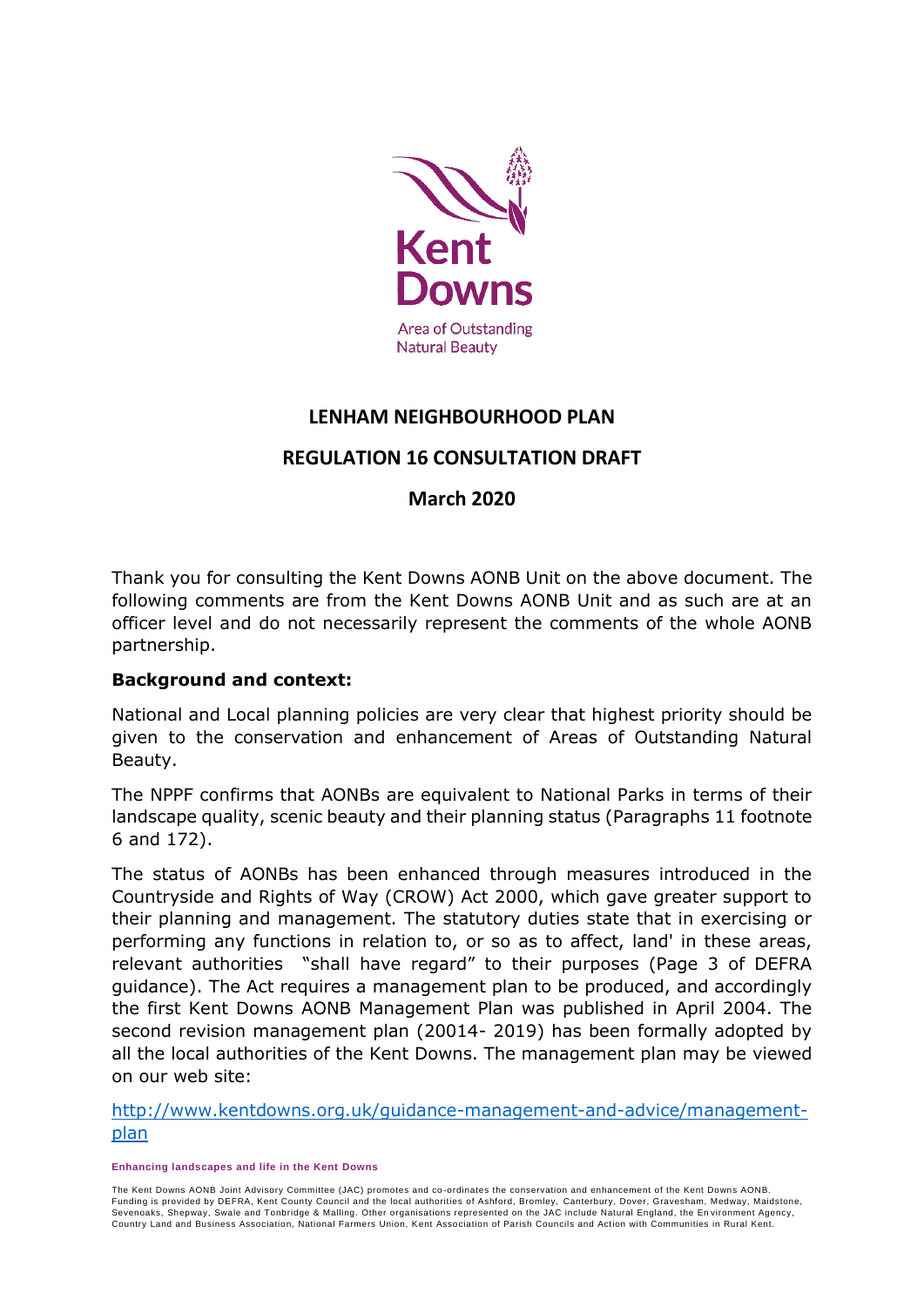#### **Relationship of the Management Plan with production of Local Authority Local and Neighbourhood Plans.**

Under the CROW Act, the AONB Management Plan must 'formulate the (Local Authority) policies for the management of the AONB and for carrying out their functions in relation to it'. The policies of the Kent Downs AONB Management Plan are therefore the adopted policies of all the Local Authorities in the Kent Downs. Whilst these policies should not be repeated in the Local Authority Local Plans and Neighbourhood Plans, this relationship should be clear. Any Kent Downs AONB responses on consultations on local plans and neighbourhood plans will reflect the policies of the Kent Downs AONB Management Plan and other Kent Downs AONB guidance as set out below.

Other Kent Downs AONB Guidance:

• Kent Downs Landscape Design Handbook - Design guidance based on the 13 landscape character areas in the Kent Downs. Guidance on fencing, hedges, planting, gateways etc. to help in the conservation and enhancement of all corners of the AONB.

• Kent Downs Renewable Energy Position Statement - The purpose of this statement is to provide a clearly articulated position for the Kent Downs AONB partnership with regards to renewable energy technologies. It recognises that each Local Planning Authority must balance the impact of proposals for renewables on the AONB with all the other material planning considerations.

• Kent Rural Advice Service Farm Diversification Toolkit - Guidance on taking an integrated whole farm approach to farm developments leading to sound diversification projects that benefit the Kent Downs.

• Kent Downs Land Manager's Pack - Detailed guidance on practical land management from how to plant a hedge to creating ponds and enhancing chalk grassland.

• Rural Streets and Lanes A Design Handbook - Guidance on the management and design of rural lanes and streets that takes the unique character of the Kent Downs into account. This document discusses the principle of shared space and uses examples from around the UK and Europe. The Rural Streets and Lanes Design Handbook has been adopted as policy by Kent County Council.

• Good Practice Horse Pasture Management - National guidance providing information on equine development covering grassland management, fencing, trees and hedges, waste management and basic planning information.

• Kent Farmstead Guidance and Kent Downs Farmstead Guidance - Guidance on the conservation, enhancement and development change of heritage farmsteads in the Kent Downs based on English Heritage's Kent and National Character Area Farmstead Statements. Includes an Assessment method and Design Guidance.

**Enhancing landscapes and life in the Kent Downs**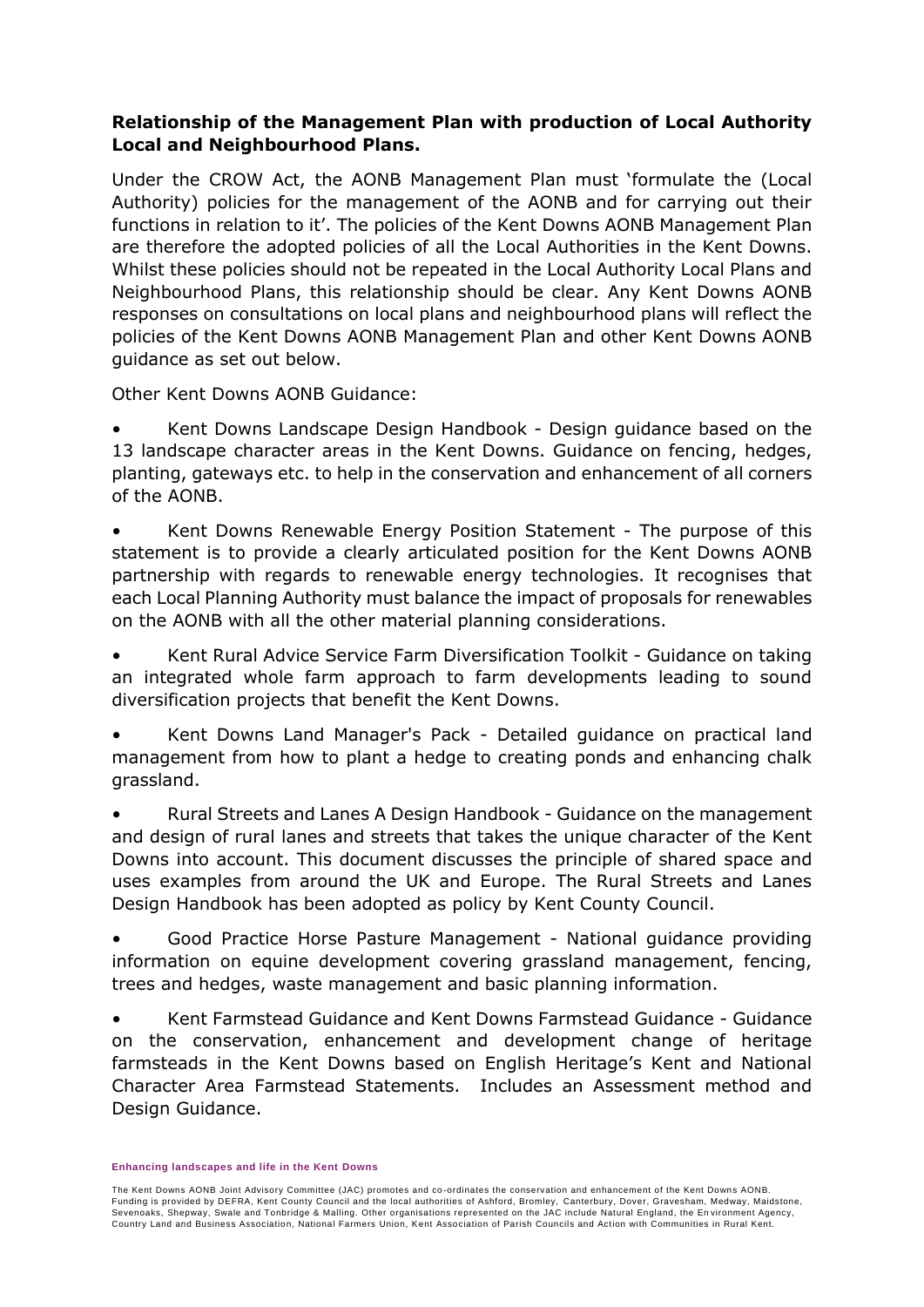### **Specific comments on the draft Lenham Neighbourhood Plan**

## **Design Quality – Policy D1**

We welcome the importance assigned in this policy to protecting the setting of the AONB.

The AONB is erroneously referred to as the North Downs AONB and this should be amended to give it its proper title, the Kent Downs AONB (the Kent Downs is the eastern half of the North Downs, the western half is designated as the Surry Hills AONB).

Criterion 7 - We recommend that the sentence requiring new development 'to be mindful' of Lenham's location in the foreground of the AONB be amended to 'have regard to', which would make the requirement more robust. We would also like to see a requirement for site layout to mitigate impact on views from the AONB, for example orientation of streets and we would also like to see a requirement for the avoidance of large areas of pale colour (such as pale painted render and weatherboarding) on north facing elevations.

Criterion 12 (7) Shiplap cladding is a modern, not traditional material which is not prevalent in Lenham and reference to this should be replaced with 'feather edged weatherboarding' which is a locally found material.

Criterion 12 (8) We would suggest rewording criterion (viii) to "…Native trees appropriate to landscape character that have the capacity to establish large crowns shall be planted alongside roads…."

### **11.2.2**

It is considered imperative that it is set out here that the SHDS sites will also be expected to comply with policy D1, to ensure that the setting of the AONB is appropriately protected.

### **Land south of Old Ashford Road – Policy SHDS1**

The AONB Unit has concerns over this proposed allocation. While we understand the need to allocate sufficient land to meet the requirements of the Maidstone Local Plan, we would urge the Parish to consider alternative locations that would relate better to the existing settlement.

The site is visible from the AONB to the north, including from the North Downs Way, where it does not appear well related to the existing village settlement; notwithstanding the presence of the Business Park and the existing consent at Tanyard Farm, this site is separated from the rest of the village and would appear as an extensive extension of the village out to the east on currently rural, undeveloped land. The site lies in the immediate setting of the AONB due to its proximity to the AONB boundary and by virtue of views out from the scarp of the AONB over the site and it is not considered that impact of development could be satisfactorily mitigated.

**Enhancing landscapes and life in the Kent Downs**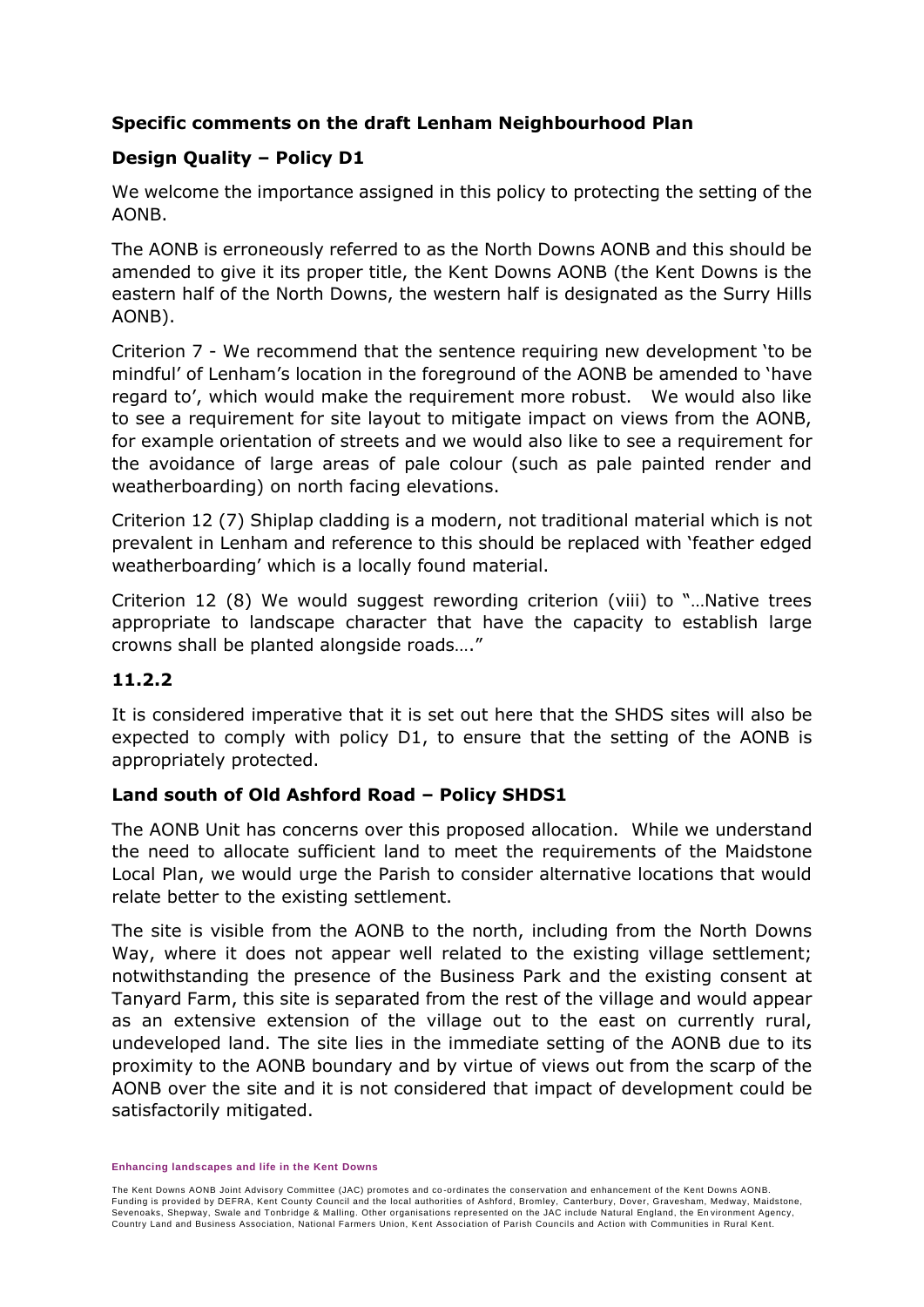In the event of the allocation coming forward, while we welcome the requirement for structural planting on the north side of Ashford Road, which would help mitigate the impact of the existing business park on views from the AONB escarpment, it is unlikely to assist in mitigating the impact of the proposed housing development. Care will be needed to ensure the woodland has an irregular edge, particularly on its northern side, to ensure it appears as a natural feature in the landscape.

We are very concerned that the Masterplan seems to have paid insufficient regard to trying to mitigate impacts of development of this site on impacts from the AONB. This is despite an acknowledgement in the Landscape and Visual Assessment Study that the site will be visible from the AONB.

Given the views from the higher topography of the escarpment of the Kent Downs it will be important to ensure structural tree planting is provided on an east-west axis centrally within the site to help break up views of the built development in views from the AONB The incorporation of street trees will also be important to help filter views of the development in views from the north. Limitations to two stories in height should also be included in the policy wording along with a requirement for materials on the northern elevation of buildings to be sensitive to views from the north (i.e. muted and non-reflective). Without such provisions, it is contended that the proposal fails to comply with Section 85 of the 2000 Countryside and Rights of Way Act as well as paragraph 172 of the NPPF and the Vision Statement set out at 3.1 of the Neighbourhood Plan.

#### **Policies SHDS5,6 and 7**

As with SHDS1 above, we are very concerned that the proposed Masterplan pays insufficient regard to trying to mitigate impacts of development of this site on impacts from the AONB. Given the views from the higher topography of the escarpment of the Kent Downs it will be important to ensure structural planting is provided on an east-west axis centrally within the site to help break up views of the built development. Instead, the vast majority of the green infrastructure is shown on a north-south axis which will do little to filter view of the mass of development in views from the AONB to the north. This is despite an acknowledgement in the Landscape and Visual Assessment Study that the site will be visible from the AONB and would be in conflict with the Vision Statement set out at 3.1 of the Neighbourhood Plan.

I hope you find these comments useful. I would be happy to discuss this further with you if this would be helpful.

Katie Miller

Planning Manager, Kent Downs AONB Unit

#### 23 March 2020

**Enhancing landscapes and life in the Kent Downs**

The Kent Downs AONB Joint Advisory Committee (JAC) promotes and co -ordinates the conservation and enhancement of the Kent Downs AONB. Funding is provided by DEFRA, Kent County Council and the local authorities of Ashford, Bromley, Canterbury, Dover, Gravesham, Medway, Maidstone, Sevenoaks, Shepway, Swale and Tonbridge & Malling. Other organisations represented on the JAC include Natural England, the En vironment Agency, Country Land and Business Association, National Farmers Union, Kent Association of Parish Councils and Action with Communities in Rural Kent.